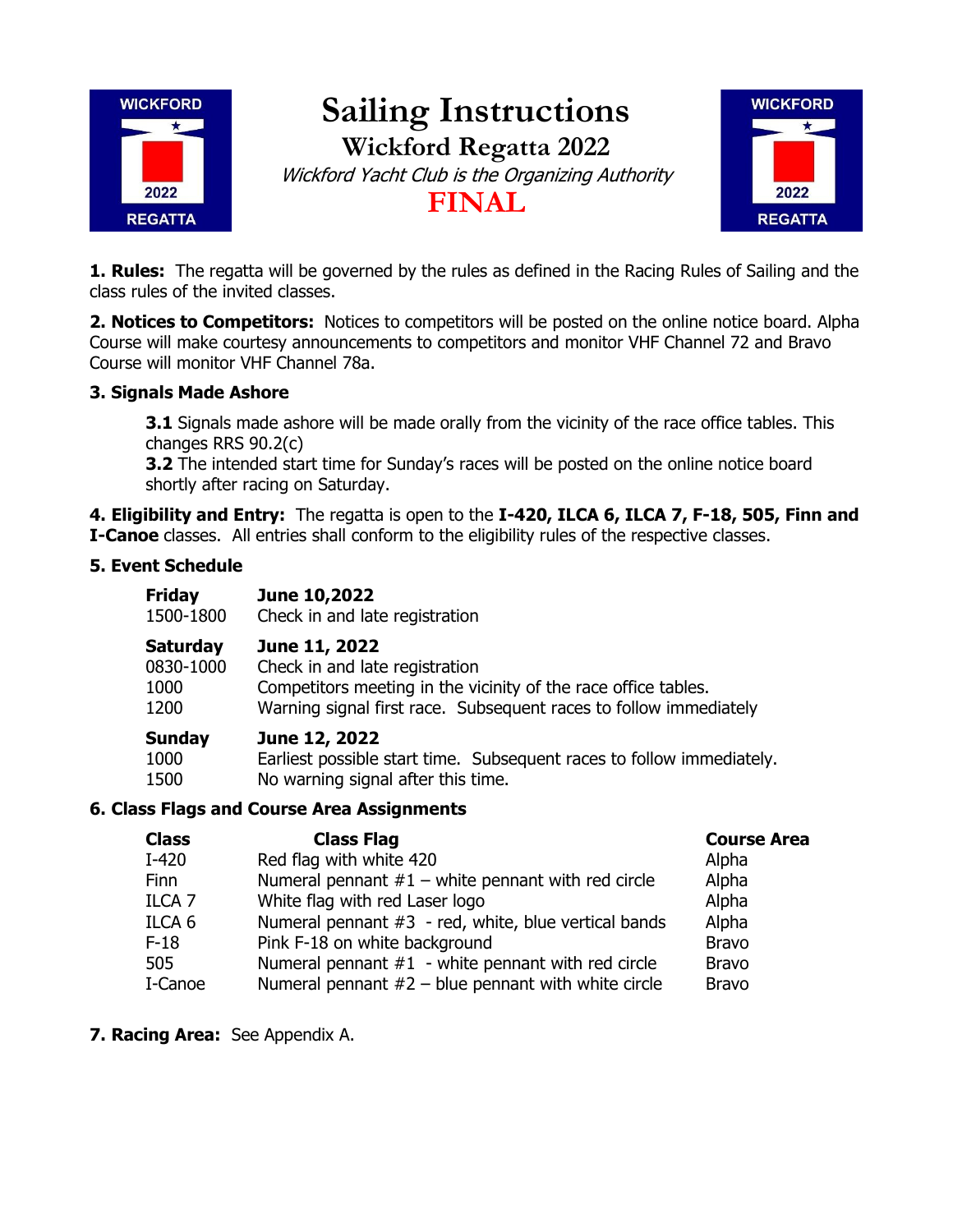#### **8. Courses and Marks**

**8.1 See** Appendix B for course diagrams and descriptions.

**8.2 Marks 1 and 2** on courses **I** and **O** and **mark 1** on Courses **W** and **WL** will be 5' bright orange West Marine "tomatoes".

**8.3** All **gate marks** and mark **5** on the trapezoid courses will be 4' red/orange APS cylinders.

**8.4** The **short weather mark, 1S,** on Bravo course will be a 4' "safety yellow" tomato.

**8.5** The **first mark** on course **9** on Bravo course will be an orange 4' APS cylinder.

**8.6 Offset marks** on Bravo course will be 2' bright orange buoys.

**8.7** No later than the warning signal the race committee signal boat will display the course designation for the next class to start.

**8.8** When sailing course **W**, marks **WS** and **9** may not be in position and vice versa. In this situation the mark(s) not in position at the start of the leg may be set during the leg for another class. It is the competitor's responsibility to sail to the correct weather mark.

**8.9** Courses **I, O** and **WL** will only be used on Alpha Course.

**8.10** Courses **W, WS** and **9** will only be used on Bravo Course.

#### **9. Start**

**9.1** Races will be started by using RRS 26 for all classes.

**9.2** The starting line will be between a staff displaying orange flag on the signal boat and a 2' bright orange buoy on the port end of the starting line or an orange flag on the port end boat.

**9.3** Boats whose warning signal has not been made shall avoid the starting area.

**9.4** A boat starting later than 4 minutes after her starting signal will be scored Did Not Start. **9.5** The intended starting order will be announced at the competitors meeting on Saturday and will be posted on the notice board before 9:00 AM on Sunday. The starting order may be changed to minimize delays.

**9.6** There will be a 2' faded orange buoy above the starting line and slightly to the left of the signal boat. This buoy ranks as a mark and has a required side for the 505 class only and does not rank as a mark of the course for any other classes.

**9.7** The Race Committee will not be making VHF transmissions for Individual Recalls.

**10. Change of the Next Leg of the Course:** The distance and direction to the next mark may be changed +/- .2nm and a maximum of 10 degrees without any signal. The new mark shall be in place before any boat begins the leg. This changes **RRS 33**. Subsequent legs may be changed to maintain the course shape.

#### **11. Finish**

**11.1** On courses **I** and **O** (trapezoid courses) the finish shall be between an orange flag on the finish boat and a 32" yellow APS buoy.

**11.2** On course **WL** the finish shall be between an orange flag on the starboard side of the signal boat and a 32" yellow APS buoy to be left to port.

**11.3** On courses **W**, **WS**, and **9** the finish shall be between an orange flag on the starboard side of the signal boat and a 32" yellow APS buoy. There will be a 2' bright orange keep off buoy approximately 80' off the starboard side of the committee boat which must be left to starboard. The keep off buoy ranks as a mark but may not be precisely on the finish line. **11.4** To best utilize racing time, boats not yet finished and deemed significantly behind boats already finished may be finished in place or scored the average place of all boats not yet finished.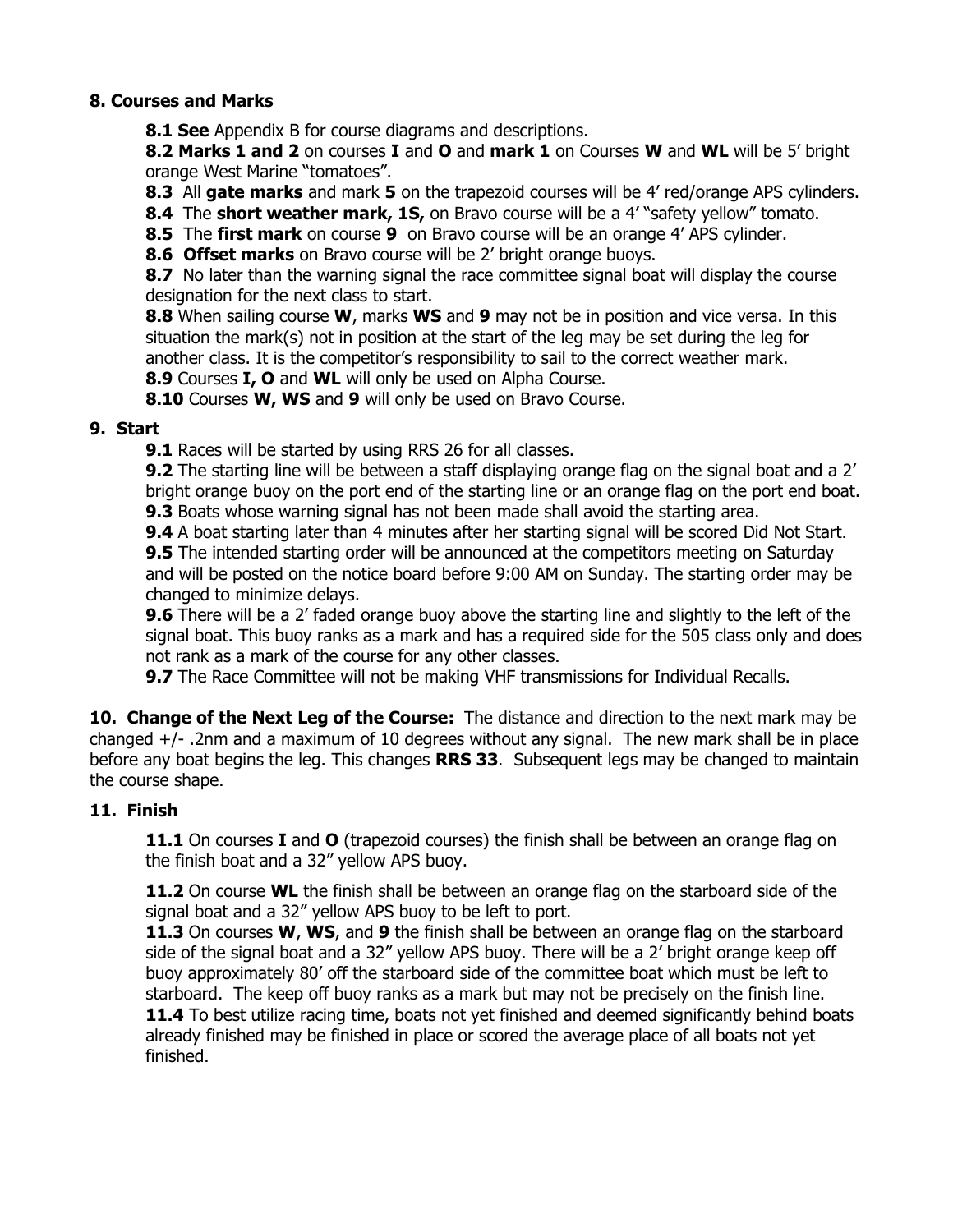**12. Penalty System:** For the F-18 class, RRS 44.1 is changed so that the Two-Turns Penalty is replaced by a One-Turn Penalty.

#### **13. Time Limit and Target Times**

Time limits and target times for the first boat are as follows: Class Time limit Target time Time limit after the first finisher All Classes 80 minutes 40 minutes 15 minutes

#### **14. Protests**

**14.1** Protest forms are available in the race office tent. Protests and requests for redress shall be delivered there within the appropriate time limit.

**14.2** The protest time limit is 60 minutes after the last boat has finished the last race of the day in its course area and will be posted on the official notice board.

**15. Scoring:** The Low Point Scoring System, Appendix A of the racing rules will apply. There will be one throw-out if 4 or more races have been completed. Eight races are scheduled for all classes. One race shall be completed to constitute a series for all classes.

**16. Safety:** Each competitor will be responsible for wearing an USCG approved PFD at all times on the water. This changes RRS 40.

**17. Prizes:** Prizes will be awarded based upon the number of entries received by the end of advanced registration. 10 or more entries, top three. Fewer than 10, top two. Equal prizes will be awarded to both skipper and crew in double handed events.

**18. Disclaimer of Liability:** Competitors participate in the regatta entirely at their own risk. See rule RRS 4, Decision to Race. The organizing authority will not accept any liability for material damage or personal injury or death sustained in conjunction with or prior to, during, or after the regatta.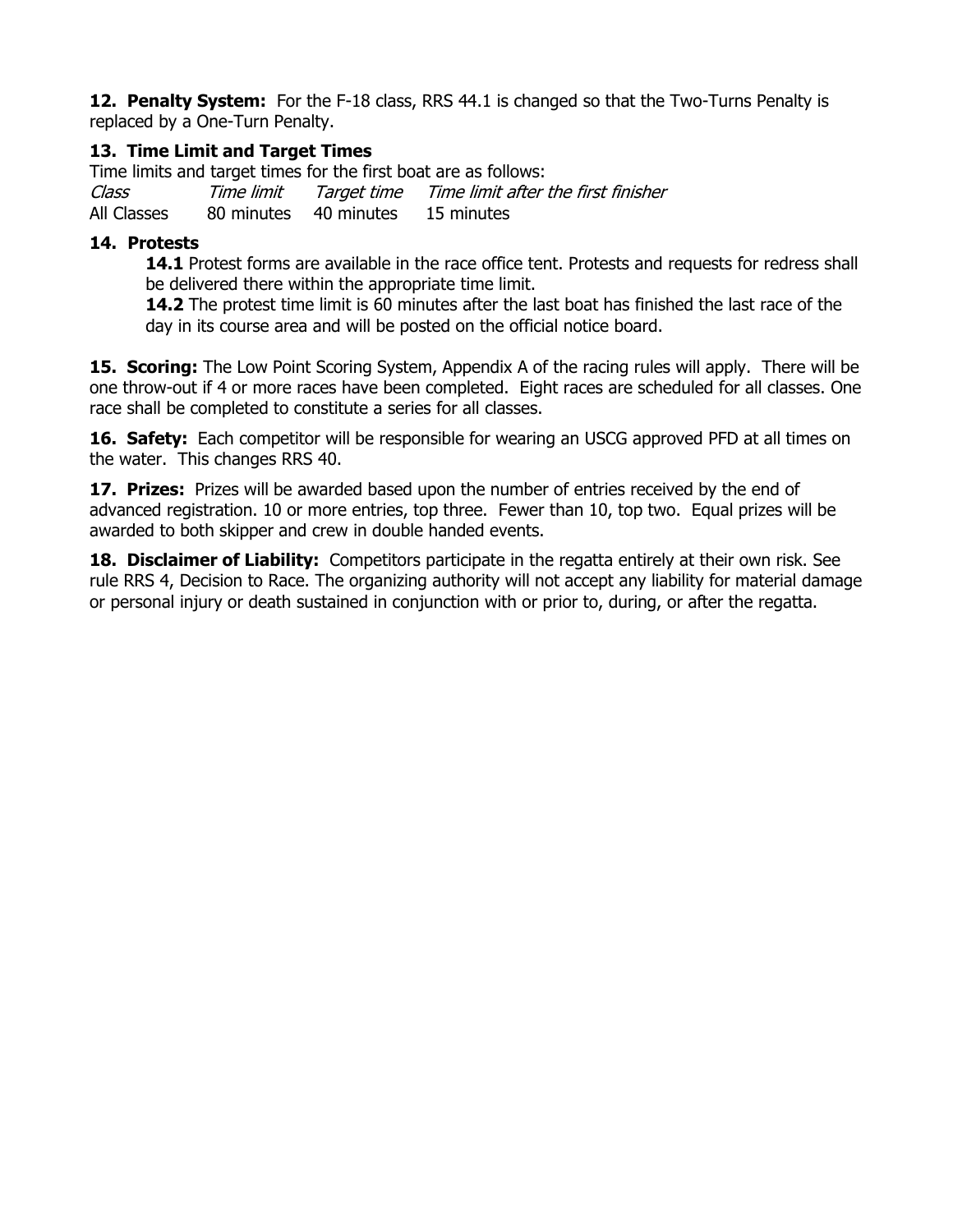### **Appendix A Course Areas**



**Tide Times and Heights**

|               | Hi      | Lo       | Hi      |
|---------------|---------|----------|---------|
| <b>Sat 11</b> | 5:34 AM | 11:00 AM | 6:05 PM |
|               | 3.58'   | $-0.06'$ | 4.69'   |
| <b>Sun 12</b> | 6:31 AM | 11:48 AM | 6:59 PM |
|               | 3.79'   | $-0.28'$ | 5.03'   |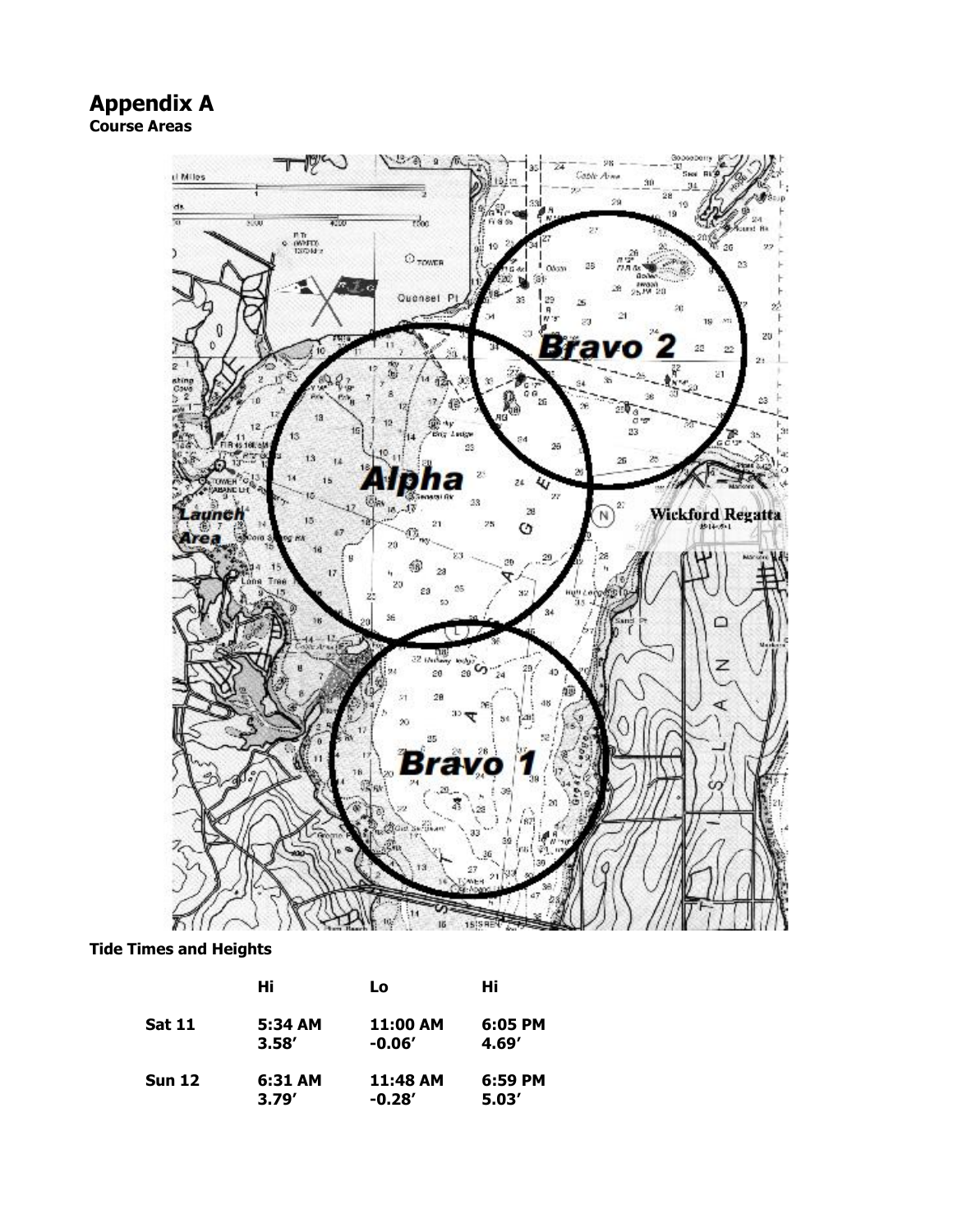

# Appendix B - Alpha Course Diagrams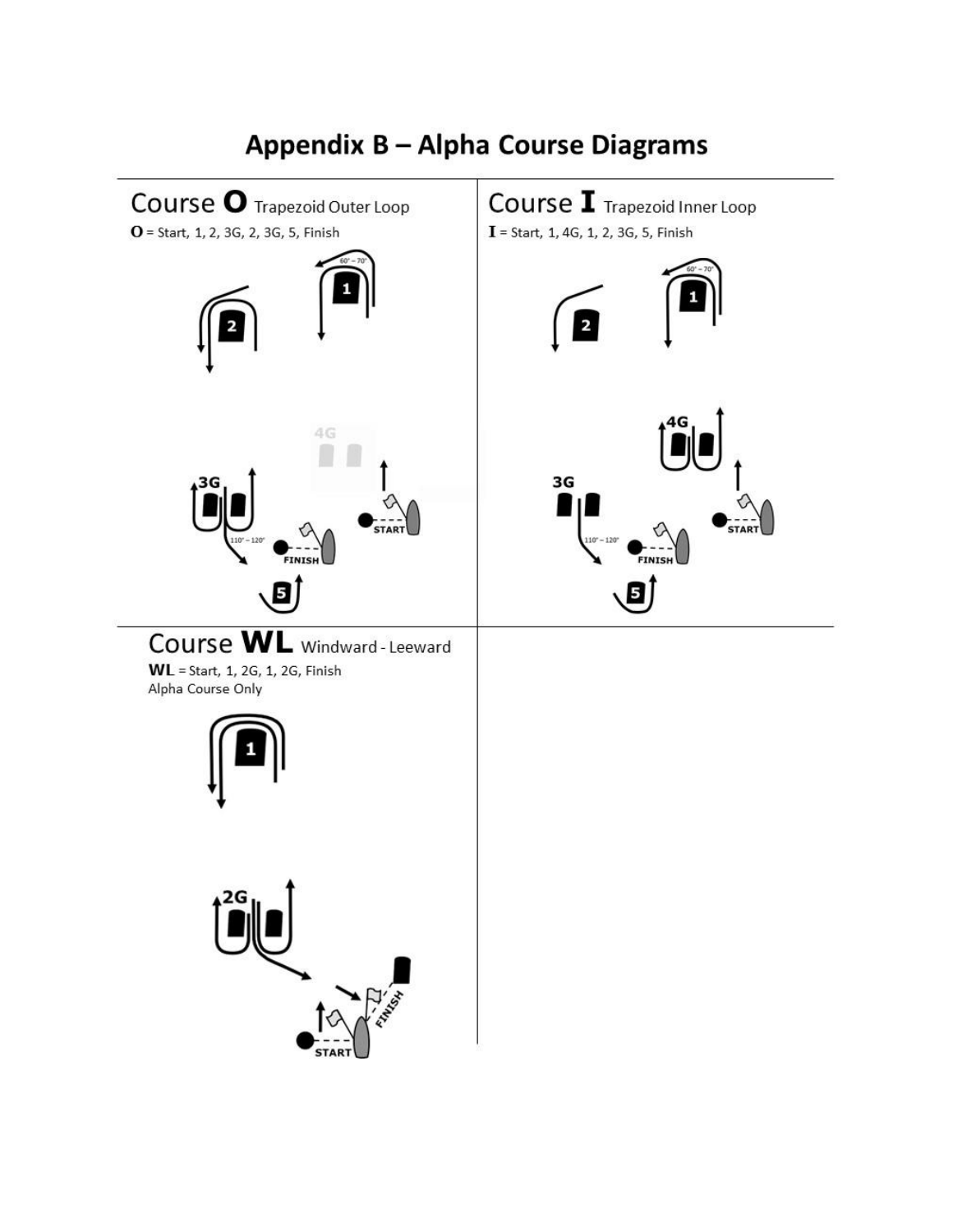## **Appendix B - Bravo Course Diagrams**

Course "W" = Start, "1", "o", "2G", "1", "o", Finish

Course "WS" = Start, "1S", "o", "2G", "1S", "o", Finish

Course "9" = Start, "9", "2G", "9", Finish